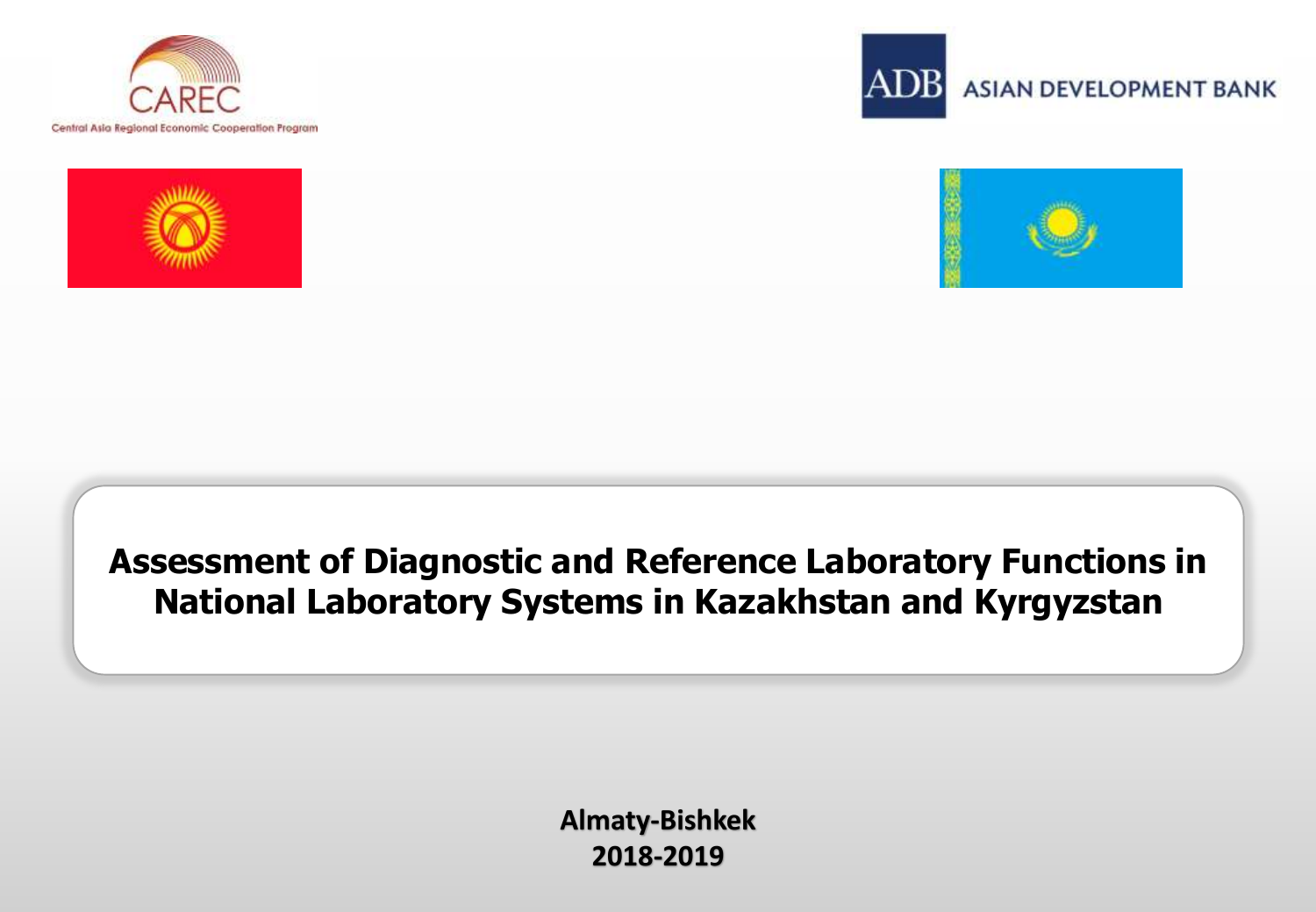#### **GOALS**

Determine the need for establishment of a reference laboratory for Kazakhstan and Kyrgyzstan

Identify the direction in laboratory studies that requires the establishment of a reference laboratory

Identify an organization that can be a reference laboratory

Establish a scheme of the relationship and collaboration between Kazakhstan and Kyrgyzstan in this area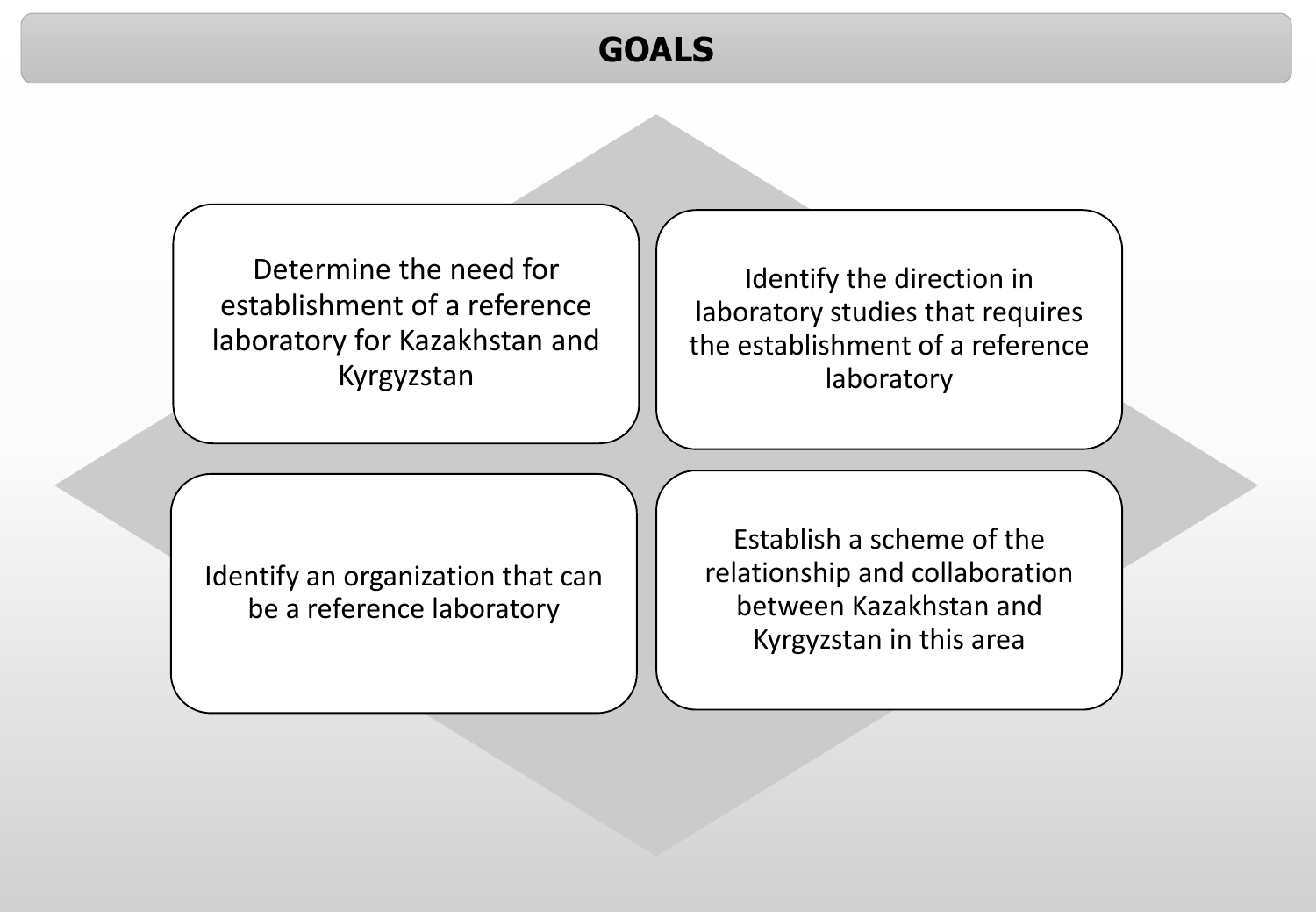## **IMPLEMENTED ACTIVITIES**

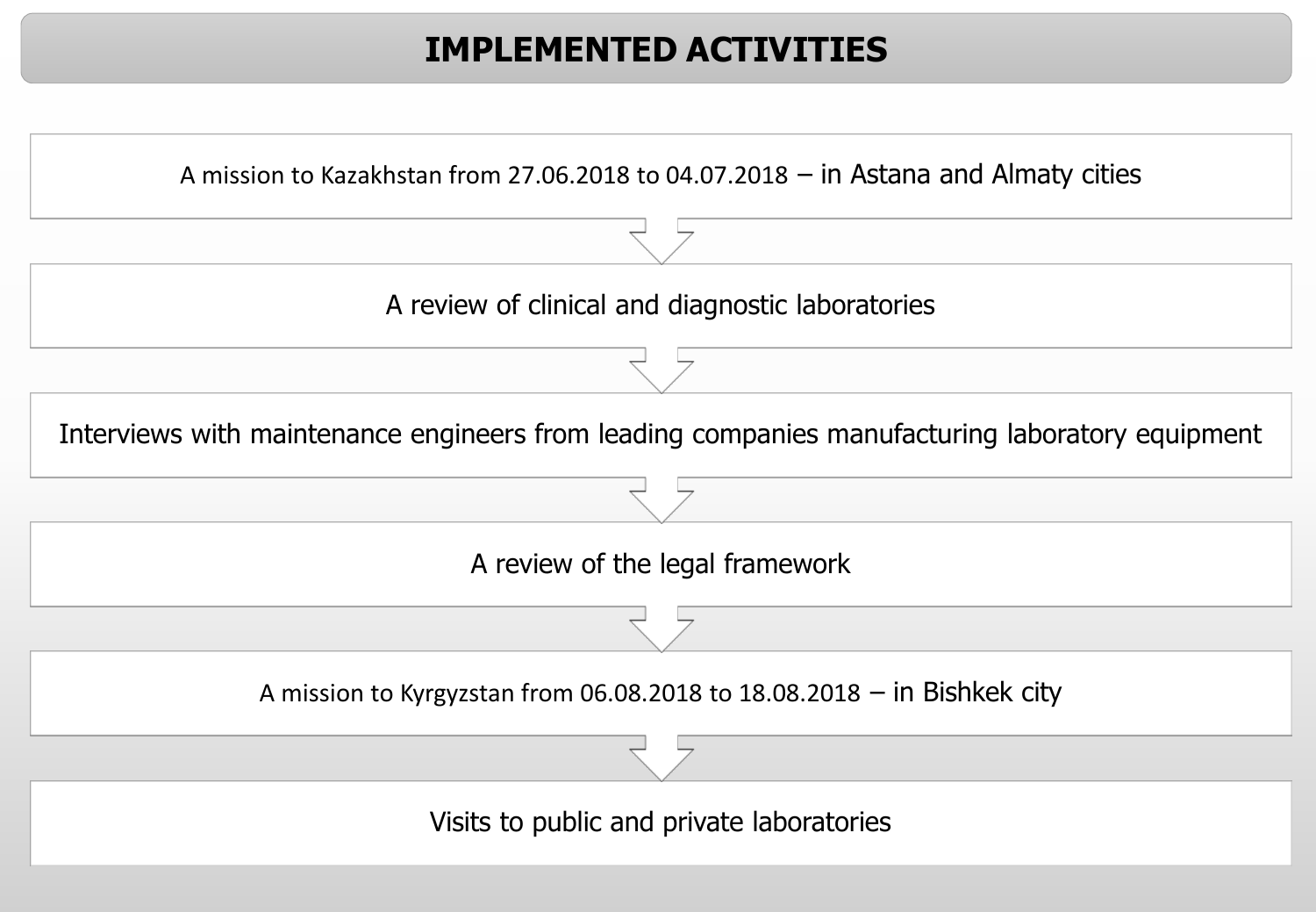#### ASSESSMENT OF LABORATORIES IN THE REPUBLIC OF KAZAKHSTAN

| <b>Ministry of Health of the</b><br><b>Republic of Kazakhstan</b>                                      | <b>City hall of Almaty</b>                        | <b>Private sector</b>                                   |  |  |  |  |
|--------------------------------------------------------------------------------------------------------|---------------------------------------------------|---------------------------------------------------------|--|--|--|--|
| RSE Scientific and practical center<br>of sanitary-epidemiological<br>expertise and monitoring         | Centralized Bacteriological<br>Laboratory         | LLP «INVIVO»<br><b>LIS</b>                              |  |  |  |  |
| "National Medical University" JSC<br><b>LIS</b>                                                        | Almaty City Clinical Hospital No. 7<br><b>LIS</b> | LLP «INVITRO»<br>15189<br><b>LIS</b>                    |  |  |  |  |
| "National Scientific Center of Surgery"<br>named after A.N. Syzganova JSC<br><b>LIS</b>                | Almaty City Clinical Hospital No. 4<br><b>LIS</b> | LLP CDL "OLYMP"<br>15189<br><b>LIS</b>                  |  |  |  |  |
| Research Institute of Cardiology and<br><b>Internal Diseases</b>                                       | Almaty City Clinical Hospital No. 5<br><b>LIS</b> | LLP "Regional Diagnostic Center"<br>15189<br><b>LIS</b> |  |  |  |  |
| Лабораторная информационная                                                                            | Almaty City Clinical Hospital No. 12              | LLP «AquaLab»<br><b>LIS</b>                             |  |  |  |  |
| система - автоматизация рабочих<br><b>LIS</b><br>процессов в клинико -<br>диагностических лабораториях | Almaty City Clinical Hospital No. 1<br><b>LIS</b> |                                                         |  |  |  |  |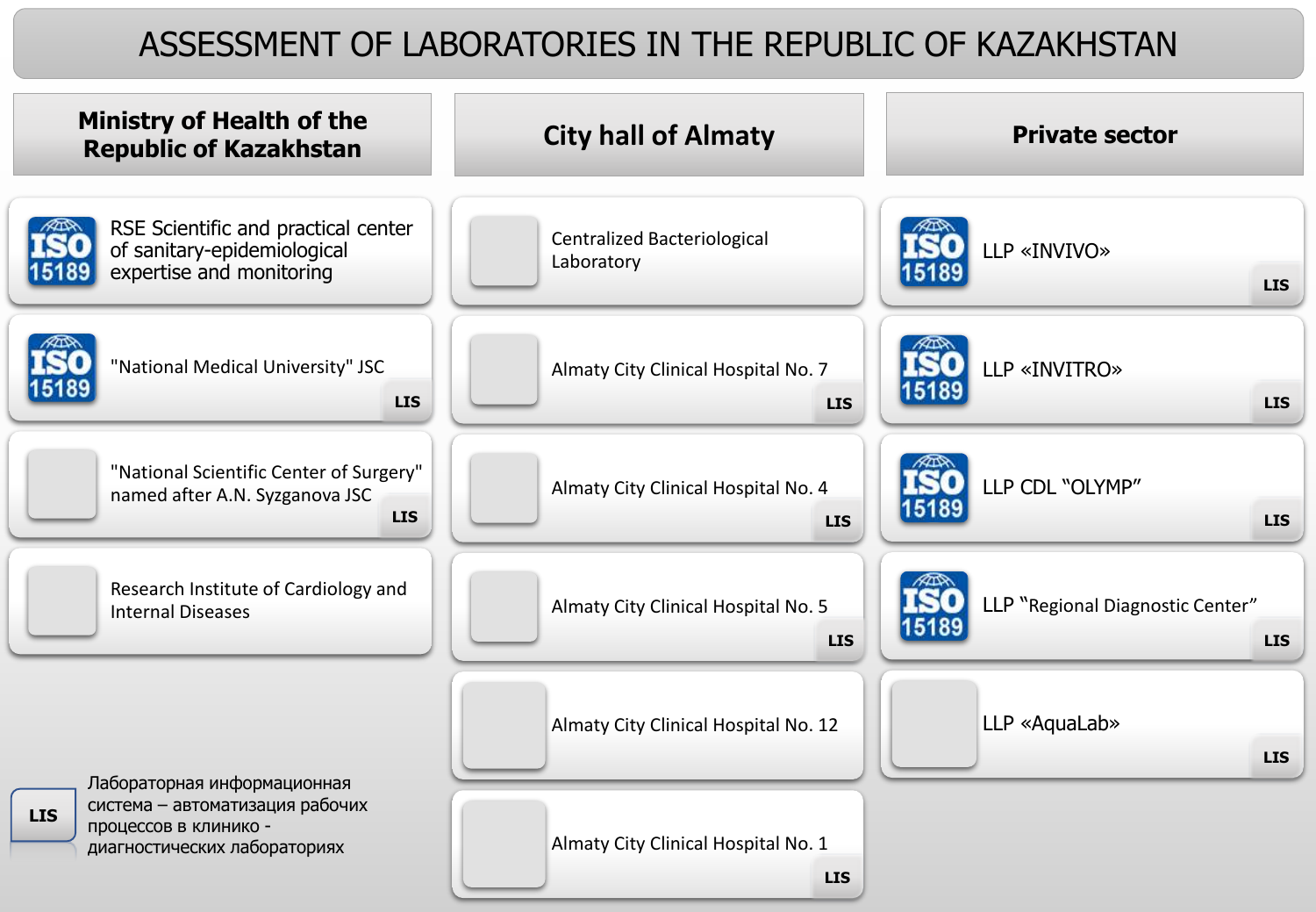#### ASSESSMENT OF LABORATORIES IN THE KYRGYZ REPUBLIC

| Ministry of Health of the Kyrgyz Republic  | Private sector                                                                                                                 |
|--------------------------------------------|--------------------------------------------------------------------------------------------------------------------------------|
| Republican Diagnostic Center               | LLP "Bonetsky Laboratory"<br><b>LIS</b>                                                                                        |
| <b>National Hospital</b>                   | LLP "Express Plus"                                                                                                             |
|                                            | <b>LIS</b>                                                                                                                     |
| Chui Oblast Hospital                       | LLP "AquaLab"<br><b>LIS</b>                                                                                                    |
| National Center of Oncology and Hematology | LLP "Eurolab"                                                                                                                  |
| NPA "Preventive Medicine"                  | <b>LIS</b>                                                                                                                     |
| Republican Center of Infection Control     | Laboratory information system -<br><b>LIS</b><br>automation of operational<br>processes in clinical diagnostic<br>laboratories |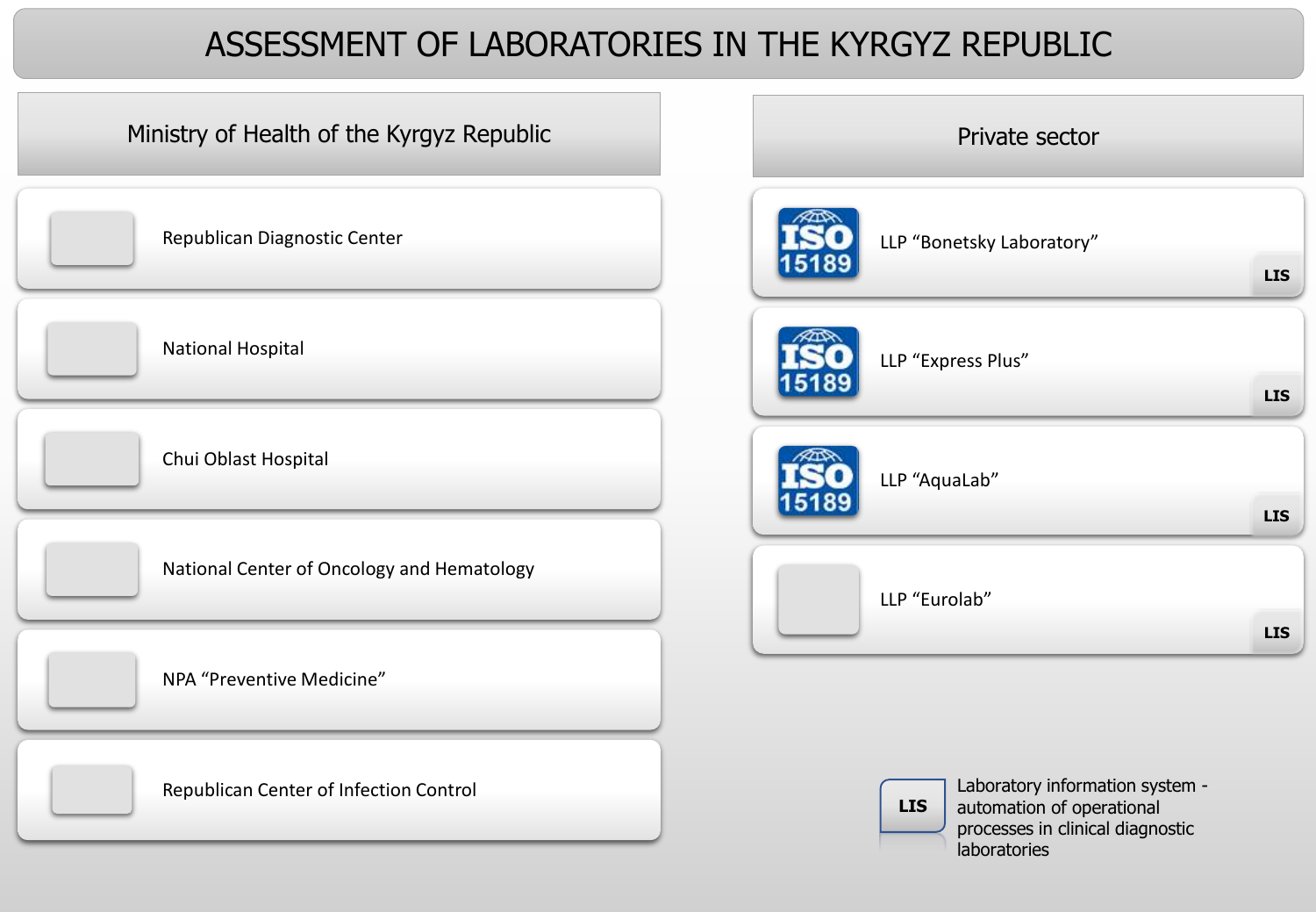## **ASSESSMENT OF BATERIOLOGICAL LABORATORIES**

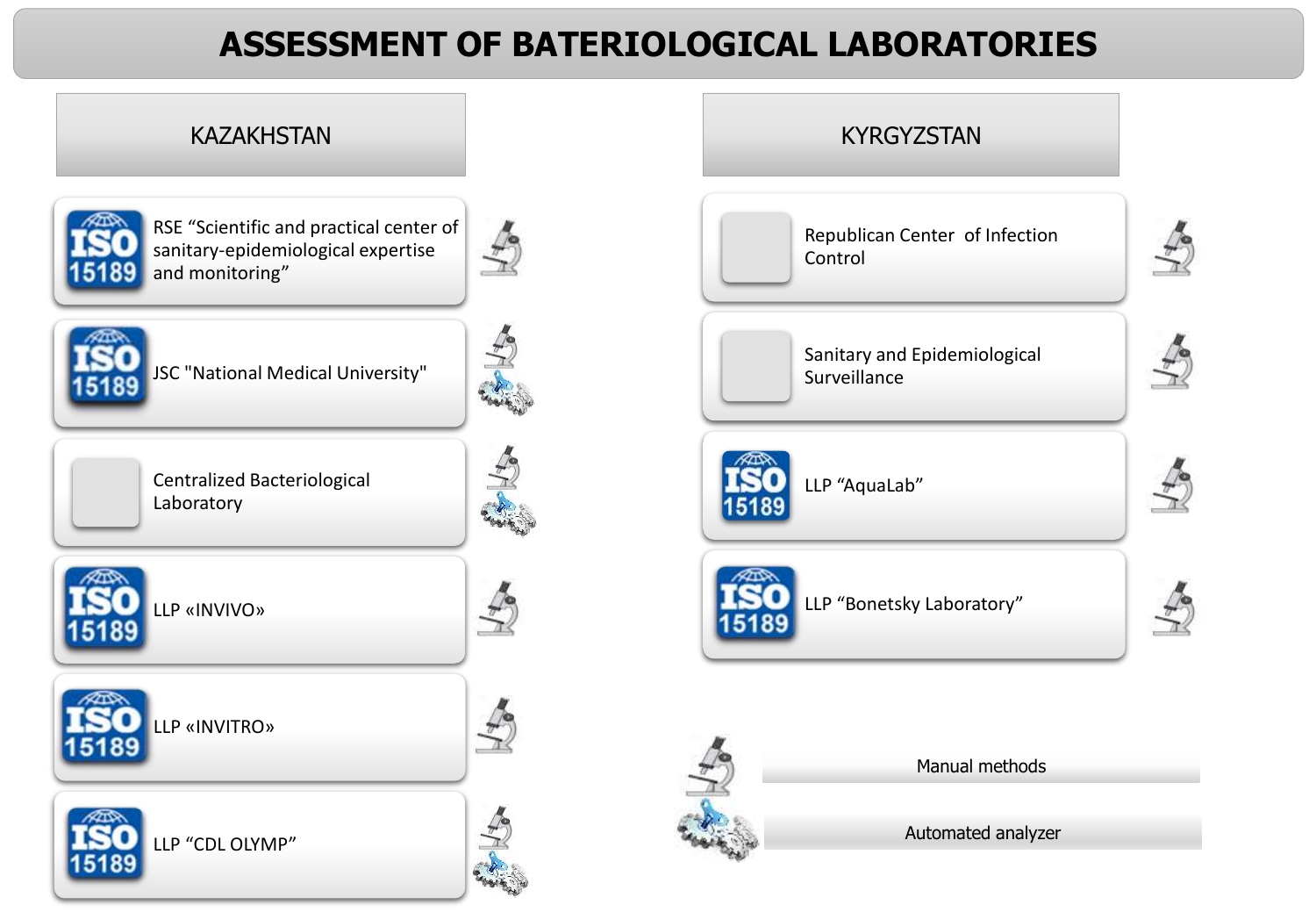#### **PROBLEMS IN BACTERIOLOGICAL LABORATORIES**

Pre-analytical stage: requirements to collection of bio-material samples are not followed

The sphere of accreditation lacks bacteriological research

Shortage of specialists (micro-biologists)

No approved minimal list of antibiotics to identify antibiotics resistance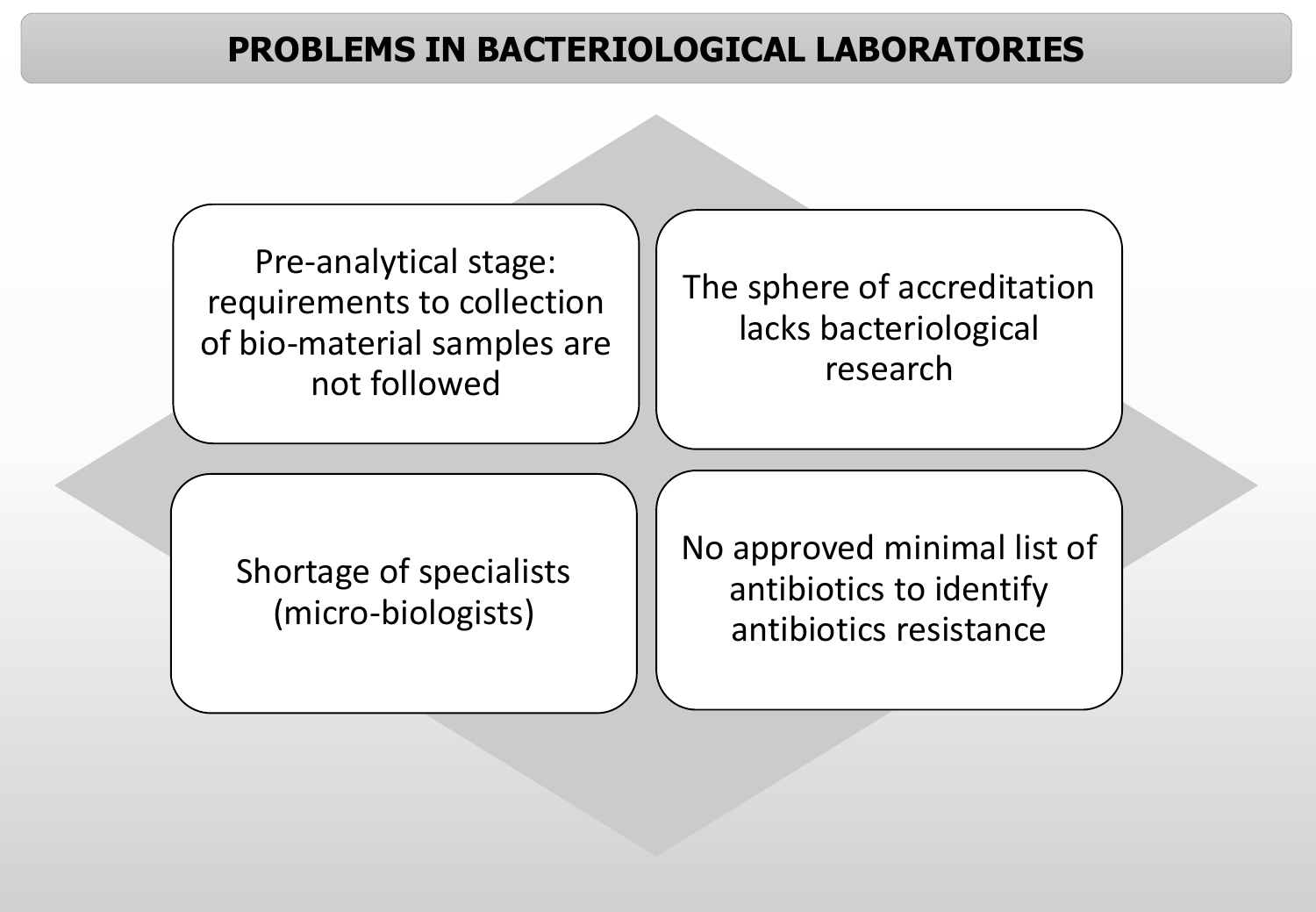#### **LEGAL FRAMEWORK**



Order № 758 of 28 September 2015 of the Ministry of Health of the Republic of Kazakhstan

Order No. 458 of 28.06.2018 of the Ministry of Health of the Kyrgyz Republic



A reference laboratory (the RL) is a medical laboratory performing organizational and methodological work on the introduction of an external quality assessment system (hereinafter - the EQA) and conducting research in diagnostically complex and expertiserelated cases

The RL shall be established by a decision of the authorized body in the field of health on the basis of scientific and republican specialized centers, research institutes, which implemented and operate a quality management system accredited for compliance with national and international standards and participates in international projects and scientific programs in the field of public health.

A reference laboratory of the health system (hereinafter – the RL) is a laboratory of a health institution performing laboratory studies/tests in the health system, as well as is recognized as a scientific and practical, educational and methodological center in accordance with this Regulation

A laboratory can be recognized as a RL, if it is a part of a health institution of the republican level.

Establishment and organization of a national system for the EQA of laboratory studies in the form of ILCT (interlaboratory comparative tests) in accordance with the ST RK standard ISO / IEC 17043-2012 with the accreditation of the qualifications verification provider.

Organization and implementation of PT programs on the profile of ongoing research in accordance with the requirements of ISO / IEC 17043.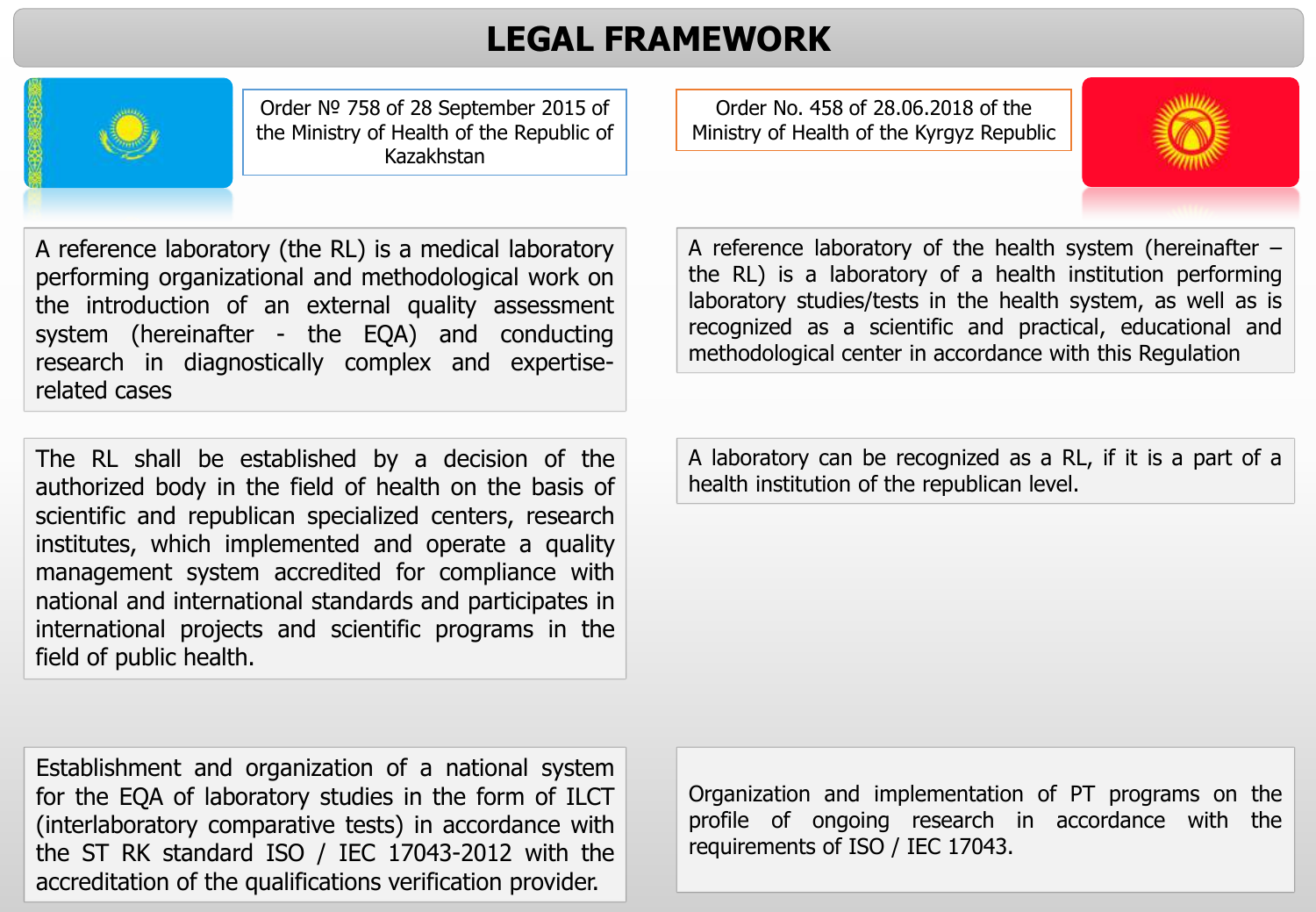#### **Recommendations**



The Republic of Kazakhstan The Kyrgyz Republic



#### **A reference laboratory for clinical and diagnostic research**

JSC "National Medical University" Build a new centralized laboratory (on the basis of public private partnership with "Bonetsky's Laboratory" LLP ) with the subsequent assignment of the status of a reference laboratory

#### **A reference laboratory on micro-biological research**

| RSE "Scientific and Practical Center of Sanitary-   The Republican Center of Infection Control of |  |             |  |  |  |
|---------------------------------------------------------------------------------------------------|--|-------------|--|--|--|
| Epidemiological Examination and Monitoring" by right                                              |  | Kyrgyzstan. |  |  |  |
| of economic management».                                                                          |  |             |  |  |  |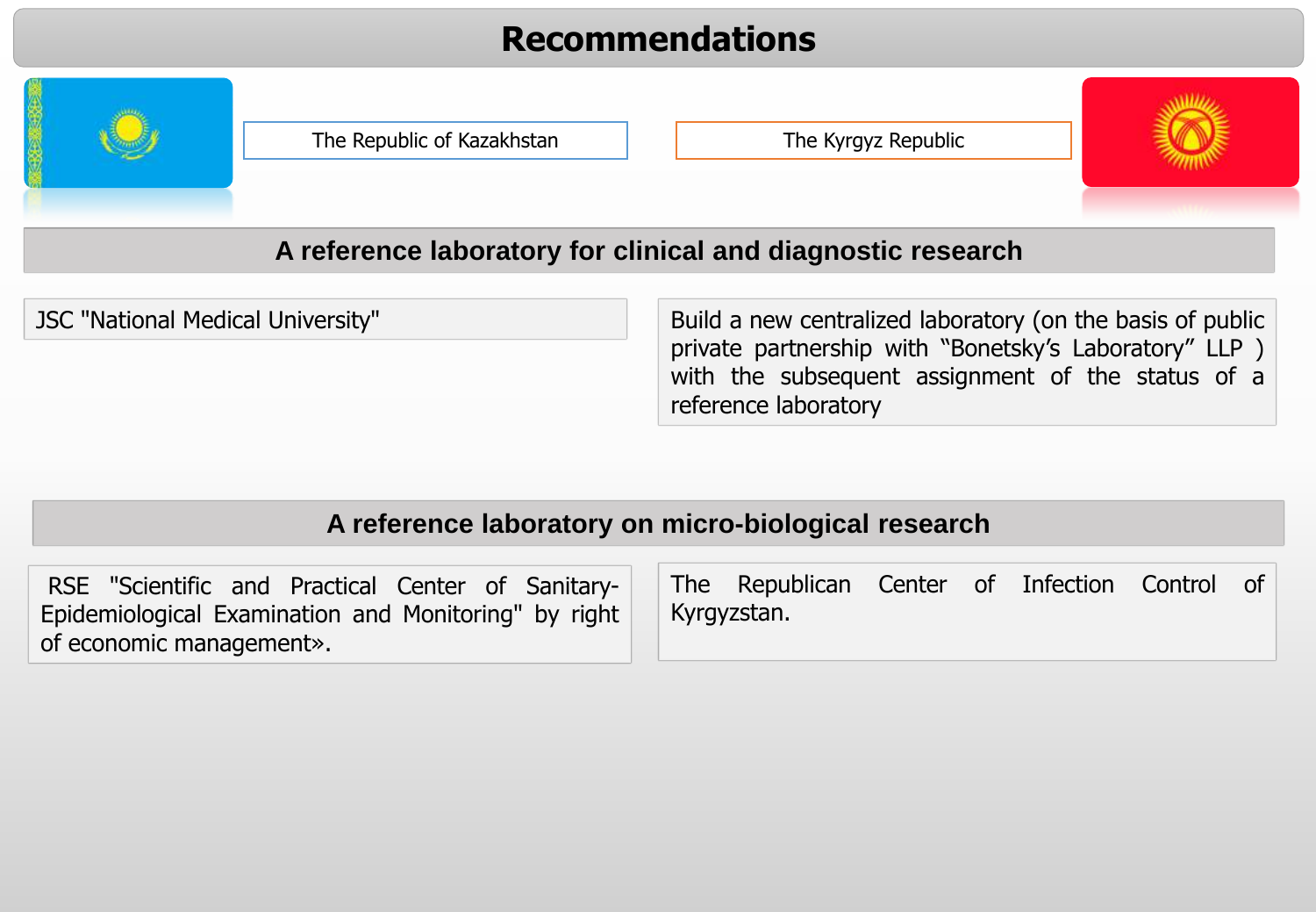#### **TRANSPORTATION OF BIOMATERIALS**



Offering delivery, warehouse management, customs clearance services and logistics solutions to a broad range of clients operating in various industries including: retail sales, food and beverages, construction, metallurgy and mining, oil and gas, power, pharmaceuticals, automotive, manufacturing industries, etc.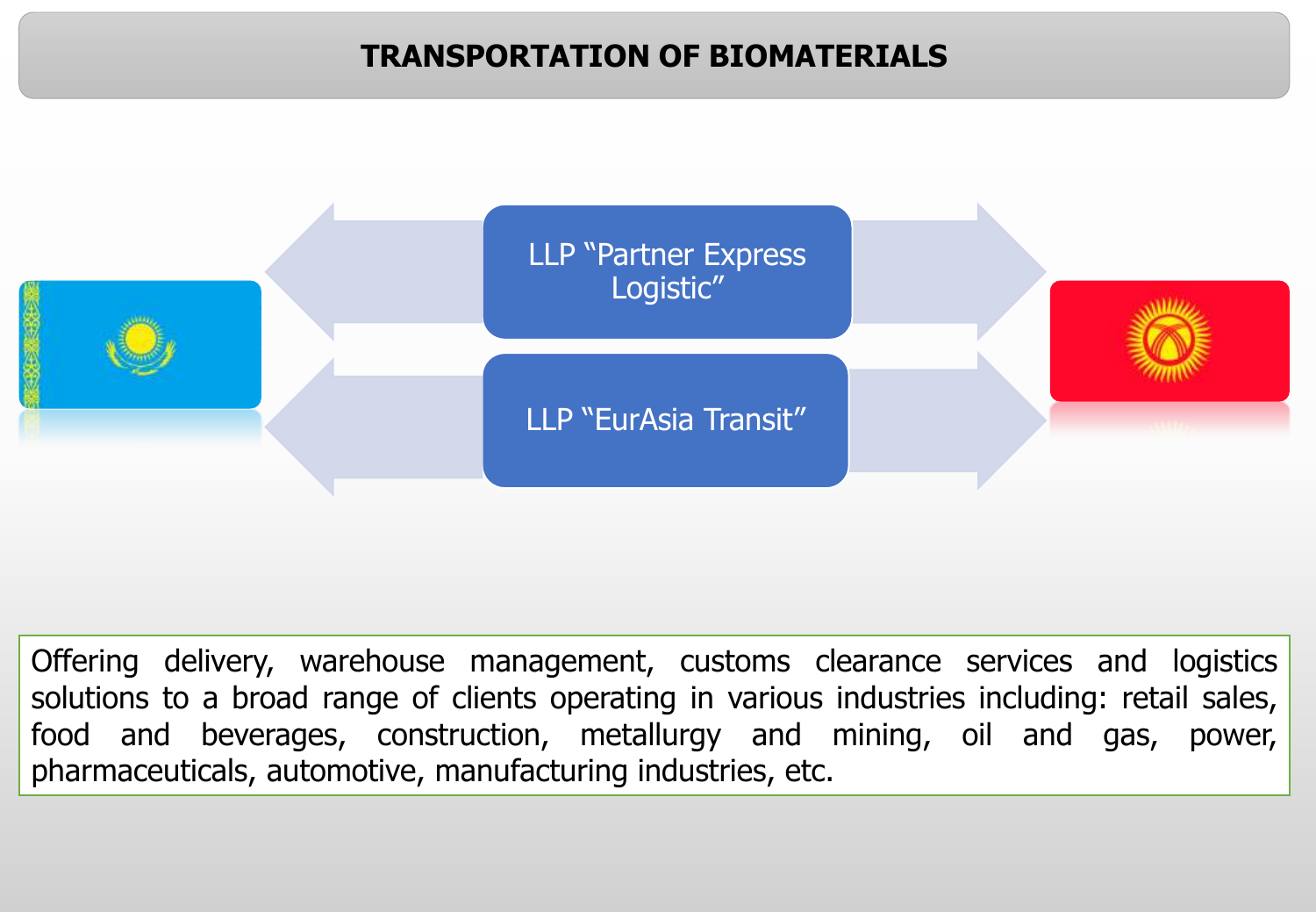## **Support by the Asian Development Bank**



The Republic of Kazakhstan

- Procure laboratory equipment and reagents for the facilities to perform the tasks of a reference laboratory;
- Engage consultants for establishment of reference values for laboratory studies;
- Assistance in conducting research work with international institutions;
- Provide training to CDLs' specialists for ISO 15195, 15189 certification;
- Undertake a full laboratory certification according to ISO 15195, 15189;
- Organize international courses for the staff;
- Non-interrupted procurement of controls for quality assessment.

The Kyrgyz Republic



- Build a new state-of-art centralized laboratory with:
	- modern laboratory equipment;
	- ISO 15189, 15195 accreditation;
	- LIS (Laboratory Information System);
	- well-developed IT infrastructure and facilities;
- Procure a stock of reagents and consumables;
- Assistance in obtaining ISO 15189, 15195 accreditation;
- A possibility of hiring consultants to draft regulatory documents;
- Overseas training courses for staff;
- Engaging consultants to establish reference values for laboratory studies;
- A laboratory base for the Medical Academy of Kyrgyzstan.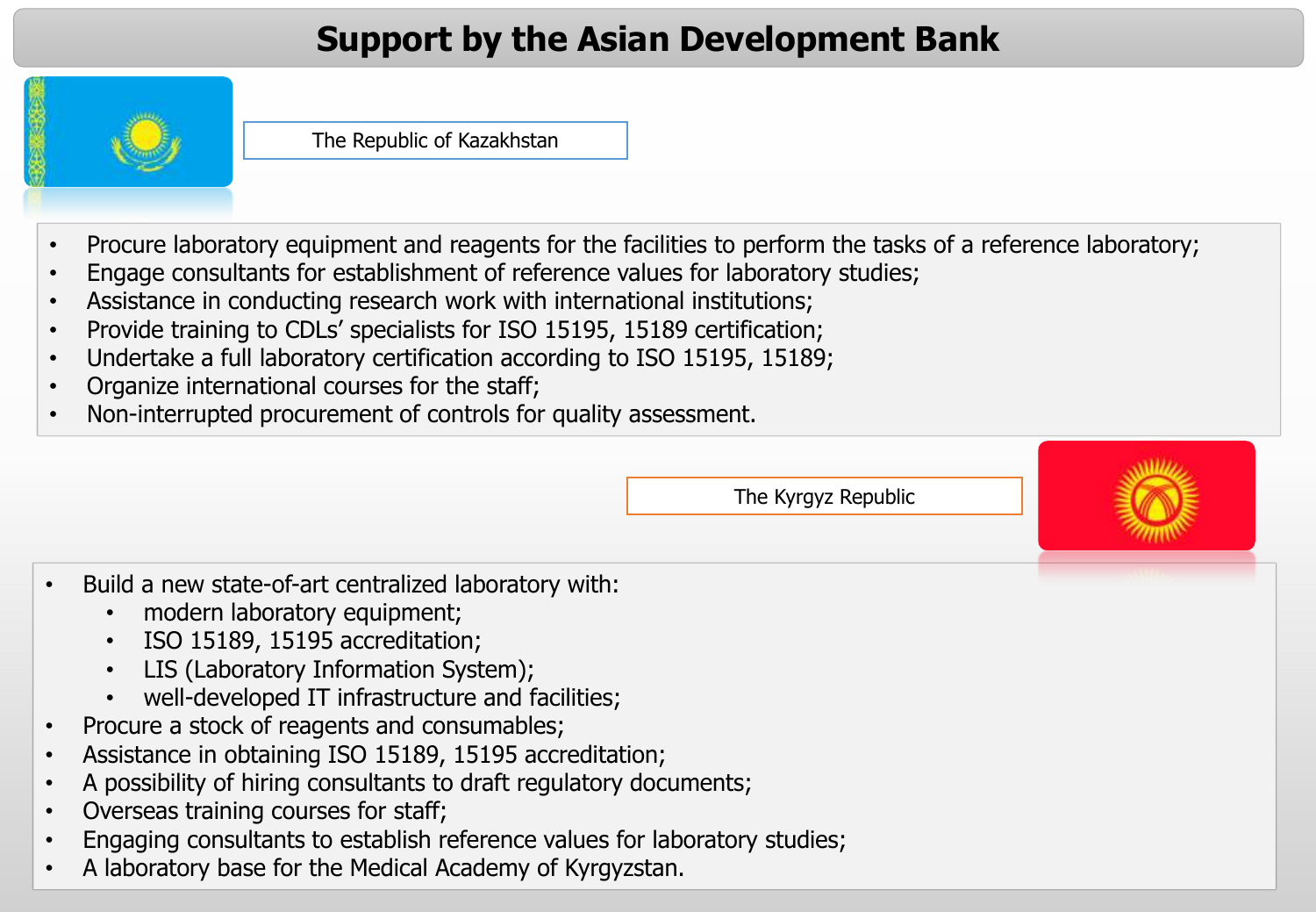#### **Effect on the two countries**